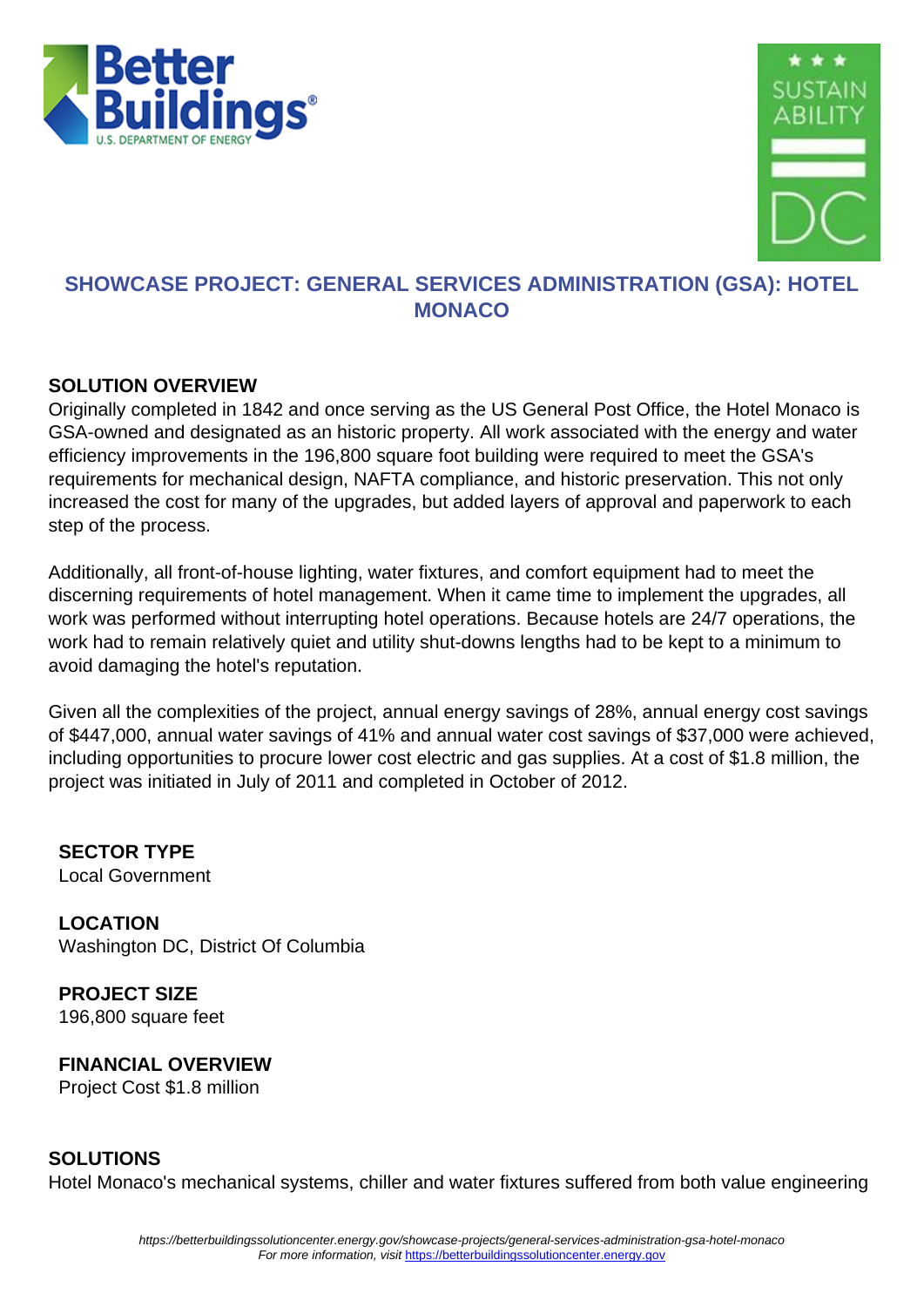during renovation and years of deferred maintenance. The team sought to identify all equipment and fixture upgrades whose conservative energy savings estimates would yield a simple payback of 5 years or less. The process began with an ASHRAE Level II assessment and a review of energy procurement opportunities by SOL VISTA, a building performance services and technology company that specializes in hospitality. Projects at or below threshold then moved into a scoping and bidding stage in order to validate the initial estimates.

Through a combination of competitive bidding, innovative design, advanced controls sequencing, and attention to hotel guest satisfaction considerations, the team compiled a comprehensive suite of impactful retrofit opportunities. Each component project was justified on its own merit for savings potential and its ability to support the guest experience expected of a high-end hotel.

As the Better Buildings Challenge showcase project, the following energy and water efficiency upgrades (including expected savings) were performed at the Hotel Monaco:

Energy Measures:

- MagLev Chiller Upgrade 5%
- District Steam to Gas Boiler Conversion 2%
- Building Automation System 2%
- Attic AHU and Exhaust Fan Refurb 7%
- Atrium AHU Upgrade 1%
- Restaurant Chiller Water Repair 8%
- Lighting Updates Back of House 7%
- Lighting Updates Front of House 2%
- Water Fixture Upgrades 1%
- Chilled Water Pump VFDs 1%
- Guestroom Thermostat Occupancy Sensors 6%
- Cooling Tower Fan VFDs 1%
- Kitchen Hood Controls 2%

#### Water Measures:

- Kitchen water fixtures and sprayer nozzles
- Restaurant chiller water repair reconfiguration of condenser water loop
- Water fixture upgrades aerators in public and guest rooms
- Guestroom showerheads
- Cooling tower refurbishment

When a new energy incentive authority was formed in the District during the course of the work, the team applied for and received over \$100,000 in rebates for projects that had previously been excluded due to excessive payback length. Before this, no such body existed to incentivize the owner to take measures to reduce energy consumption.

#### **OTHER BENEFITS**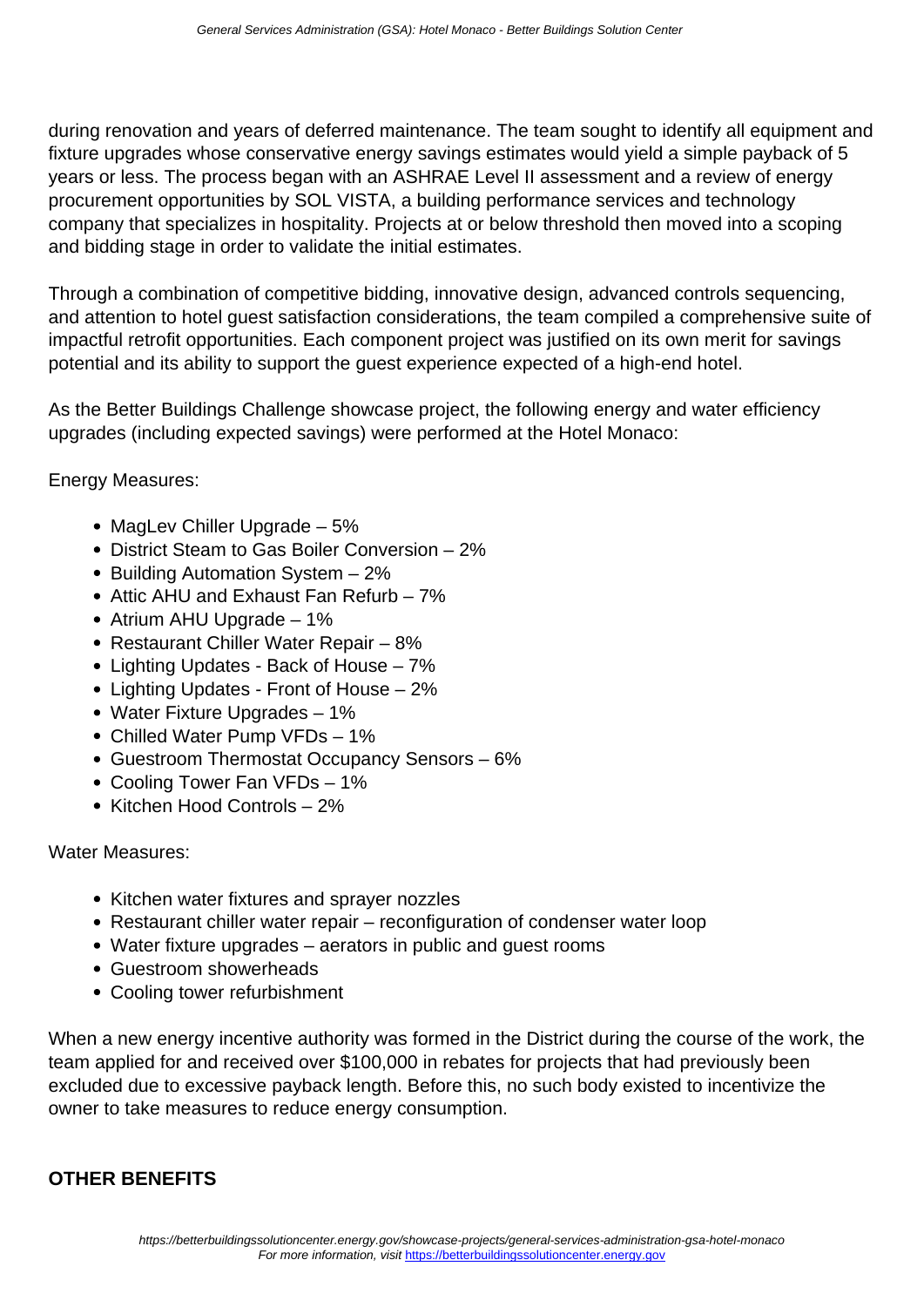As per Ed Virtue, General Manager of the Hotel Monaco, "following the upgrades we made in energy efficiency, we started to see benefits as an additional bonus that we didn't necessarily anticipate going in to the projects. For instance, complaints about inadequate guestroom lighting are down more than 5% from the same period last year. We have also seen an 11% reduction in room temperature complaints from our guestrooms. This follows a general trend of increased guest comfort and an improved employee experience as we gain better control of our energy management systems."

As a result of the upgrade project, the Hotel Monaco received the DC Mayor's Sustainability Award Commercial Building Category – 2012.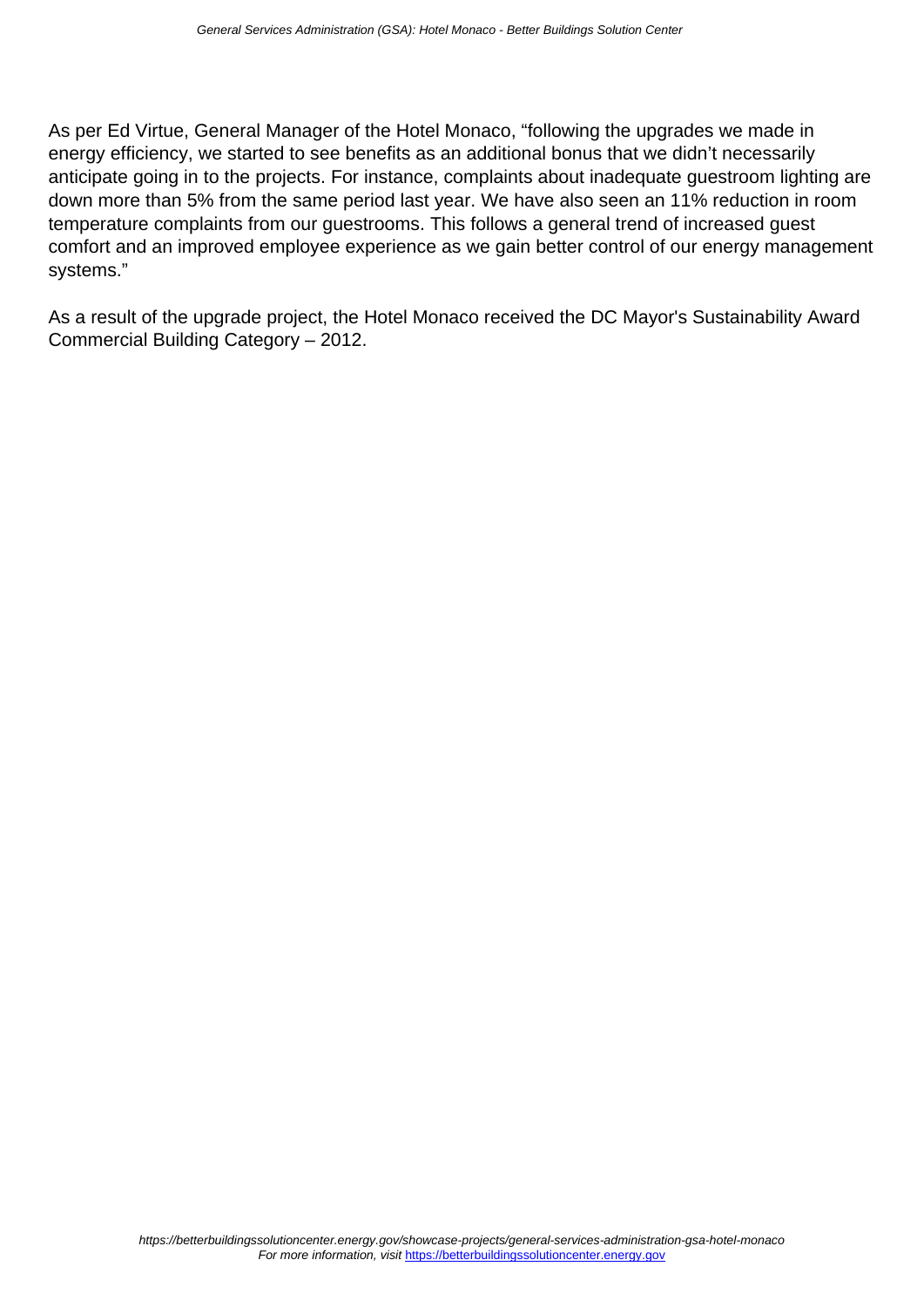## **Annual Energy Use**

(Source EUI)

Baseline(2011)

329 kBtu/sq. ft.

Actual(2013)

237 kBtu/sq. ft.

# **Energy Savings** 28%

Baseline(2011) \$877,000 Actual(2013) \$430,000 **Cost Savings**

**Annual Energy Cost**

\$447,000



Hotel exterior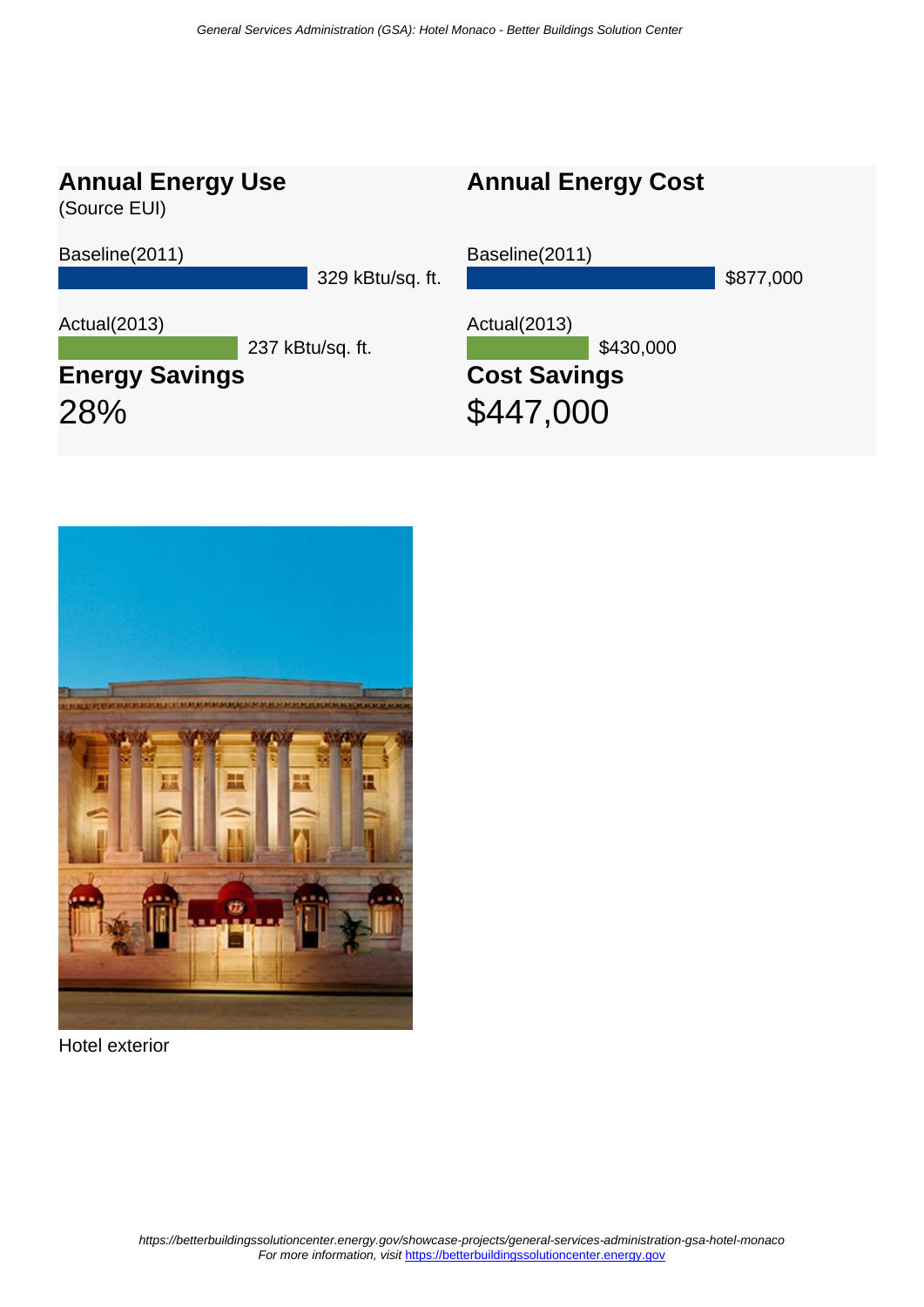

Chiller replacement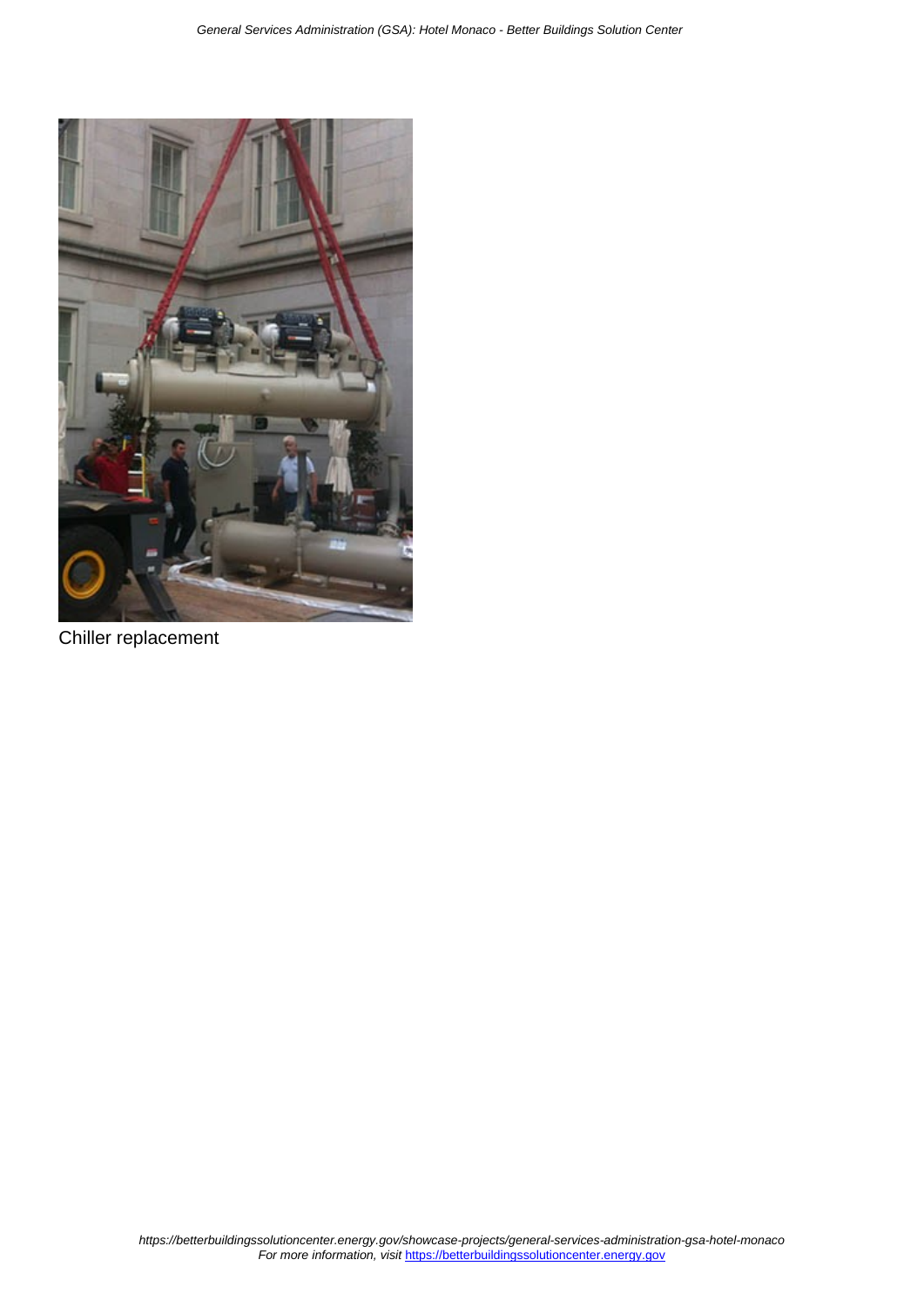

Twin, dual-compressor Turbocor chillers